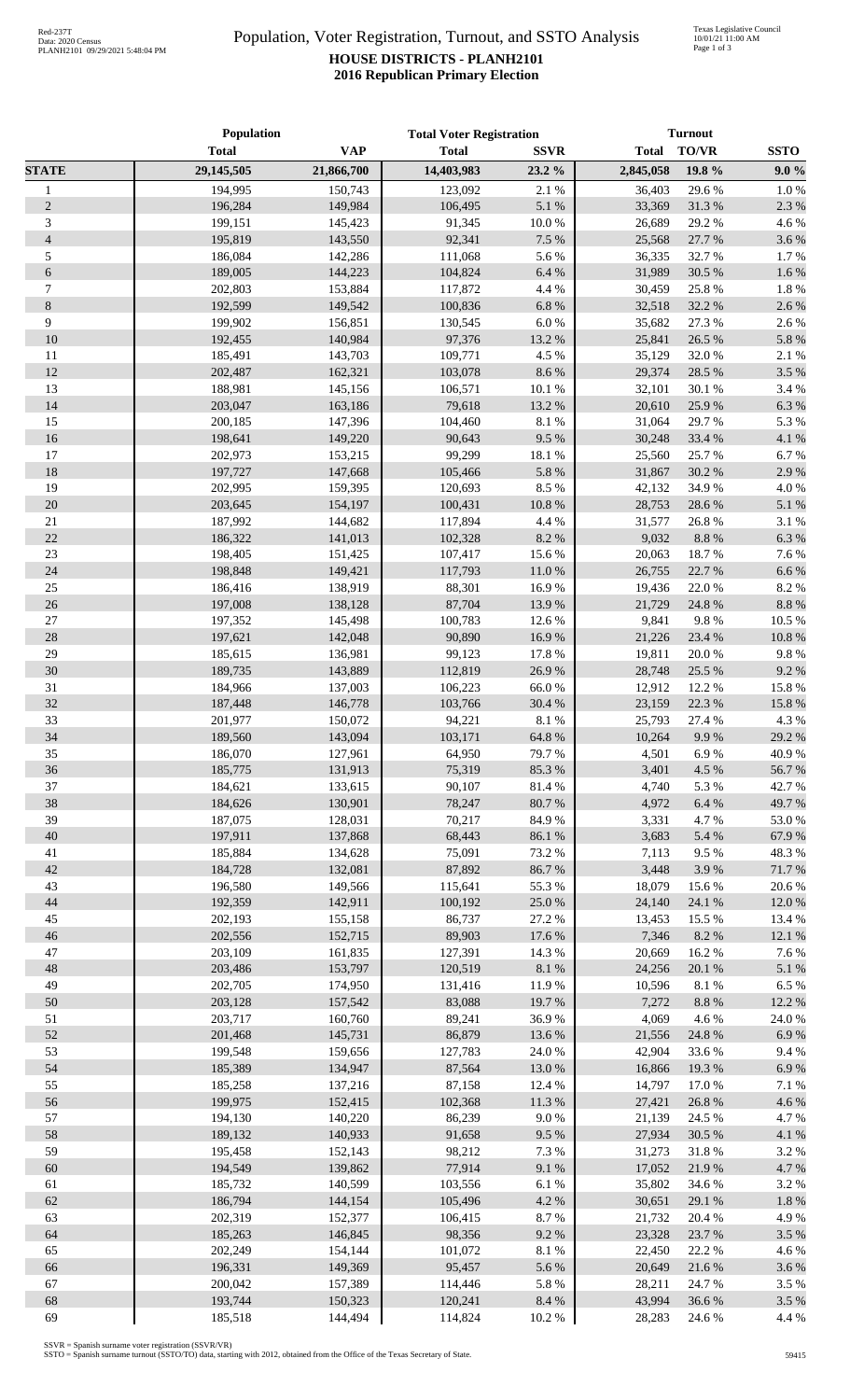## Population, Voter Registration, Turnout, and SSTO Analysis **HOUSE DISTRICTS - PLANH2101 2016 Republican Primary Election**

|              | Population         |                    | <b>Total Voter Registration</b> |               | <b>Turnout</b>   |                |              |
|--------------|--------------------|--------------------|---------------------------------|---------------|------------------|----------------|--------------|
|              | <b>Total</b>       | <b>VAP</b>         | <b>Total</b>                    | <b>SSVR</b>   | <b>Total</b>     | TO/VR          | <b>SSTO</b>  |
| <b>STATE</b> | 29,145,505         | 21,866,700         | 14,403,983                      | 23.2 %        | 2,845,058        | 19.8 %         | 9.0%         |
| 70           | 188,804            | 130,251            | 83,467                          | 6.5 %         | 20,595           | 24.7 %         | 4.2 %        |
| 71           | 191,317            | 146,476            | 102,855                         | 14.6 %        | 32,311           | 31.4%          | 6.4%         |
| 72           | 186,421            | 143,348            | 99,165                          | 24.2 %        | 28,851           | 29.1 %         | 10.1 %       |
| 73           | 200,375            | 156,900            | 110,757                         | 13.3 %        | 35,572           | 32.1 %         | 6.5 %        |
| 74           | 200,697            | 148,484            | 99,357                          | 67.4 %        | 6,984            | 7.0 %          | 26.2%        |
| 75           | 200,418            | 137,283            | 64,615                          | 82.4 %        | 2,732            | 4.2 %          | 60.8%        |
| 76           | 201,357            | 150,301            | 92,685                          | 15.2 %        | 12,855           | 13.9%          | 10.8%        |
| $77\,$       | 203,921            | 158,812            | 110,549                         | 79.9%         | 4,503            | 4.1 %          | 58.9%        |
| 78           | 203,786            | 153,882            | 106,565                         | 54.1 %        | 12,215           | 11.5 %         | 32.5 %       |
| 79           | 204,008            | 155,827            | 107,589                         | 71.8 %        | 8,238            | 7.7 %          | 53.3%        |
| 80           | 192,601            | 135,888            | 98,882                          | 73.7%         | 7,991            | 8.1 %          | 22.1 %       |
| 81           | 184,670            | 133,588            | 79,993                          | 40.6%         | 18,542           | 23.2 %         | 18.0%        |
| 82           | 187,676            | 136,280            | 85,865                          | 26.8%         | 25,151           | 29.3 %         | 11.6%        |
| 83           | 186,970            | 139,966            | 100,883                         | 23.3 %        | 34,099           | 33.8%          | 8.2%         |
| 84           | 186,523            | 145,008            | 93,860                          | 28.3%         | 20,494           | 21.8%          | 9.8%         |
| 85           | 202,964            | 154,177            | 115,323                         | 13.9%         | 32,033           | 27.8%          | 6.1%         |
| 86           | 185,308            | 138,631            | 103,085                         | 16.0 %        | 31,068           | 30.1 %         | 6.3%         |
| $87\,$       | 187,448            | 138,418            | 91,455                          | 20.9%         | 25,221           | 27.6%          | 7.6%         |
| 88           | 186,059            | 135,454            | 104,539                         | 31.4%         | 32,929           | 31.5%          | 11.9%        |
| 89           | 190,581            | 138,420            | 95,918                          | $8.3\ \%$     | 21,958           | 22.9%          | 4.7%         |
| 90           | 201,099            | 144,701            | 76,595                          | 38.6%         | 8,049            | 10.5 %         | 9.6%         |
| 91           | 187,551            | 141,549            | 99,250                          | 12.4 %        | 22,406           | 22.6%          | 7.4 %        |
| 92           | 192,096            | 146,866            | 73,045                          | 15.5 %        | 9,519            | 13.0%          | 7.9%         |
| 93           | 188,296            | 132,214            | 81,953                          | 13.4 %        | 17,163           | 20.9%          | 7.4 %        |
| 94           | 185,566            | 144,505            | 113,380                         | $8.1~\%$      | 30,696           | 27.1 %         | 4.5 %        |
| 95           | 203,641            | 148,994            | 90,499                          | $12.0\ \%$    | 6,823            | 7.5 %          | 9.4%         |
| 96<br>97     | 188,593            | 140,738            | 107,529                         | 9.1%          | 25,830           | 24.0%          | 5.3 %        |
| 98           | 190,669<br>184,798 | 148,417<br>141,006 | 101,759<br>117,665              | 9.6%<br>5.6 % | 26,347<br>35,268 | 25.9%<br>30.0% | 5.9%<br>3.9% |
| 99           | 201,695            | 151,589            | 97,397                          | 14.9%         | 22,477           | 23.1 %         | 6.5%         |
| 100          | 185,436            | 150,653            | 93,934                          | 14.0 %        | 7,922            | 8.4 %          | 7.7 %        |
| 101          | 186,636            | 133,467            | 88,883                          | 15.3 %        | 9,421            | 10.6%          | 12.5 %       |
| 102          | 187,686            | 141,854            | 81,530                          | 11.1%         | 11,678           | 14.3 %         | 5.3%         |
| 103          | 189,432            | 147,409            | 72,738                          | 33.9%         | 6,899            | 9.5 %          | 13.2 %       |
| 104          | 186,630            | 135,171            | 75,607                          | 42.0%         |                  | 3,243 4.3 %    | 31.7%        |
| 105          | 186,828            | 140,913            | 66,242                          | 22.4 %        | 9,363            | 14.1 %         | 10.1 %       |
| 106          | 191,093            | 136,666            | 81,495                          | 7.9%          | 18,513           | 22.7 %         | 4.6%         |
| 107          | 186,185            | 140,174            | 81,062                          | 16.6%         | 13,134           | 16.2%          | 7.7%         |
| 108          | 187,643            | 151,154            | 122,800                         | 4.5 %         | 39,416           | 32.1 %         | 2.7%         |
| 109          | 188,181            | 136,550            | 96,683                          | 8.3 %         | 5,057            | 5.2 %          | 9.7%         |
| 110          | 185,481            | 126,827            | 65,680                          | 27.6 %        | 2,457            | 3.7%           | 20.5 %       |
| 111          | 185,801            | 137,653            | 106,360                         | 11.5 %        | 8,145            | 7.7 %          | 10.9%        |
| 112          | 185,204            | 144,361            | 108,184                         | 7.8%          | 28,104           | 26.0%          | 4.6%         |
| 113          | 185,073            | 137,196            | 88,310                          | 18.1%         | 12,796           | 14.5 %         | 10.0%        |
| 114          | 187,670            | 136,156            | 75,826                          | 29.8%         | 8,195            | 10.8%          | 15.5 %       |
| 115          | 186,289            | 146,507            | 90,081                          | 9.4%          | 18,713           | 20.8%          | 5.3%         |
| 116          | 200,120            | 160,090            | 100,263                         | 48.9%         | 10,635           | 10.6%          | 29.2 %       |
| 117          | 198,399            | 139,199            | 74,021                          | 58.5%         | 6,934            | 9.4%           | 29.2 %       |
| 118          | 199,826            | 148,024            | 97,407                          | 54.9%         | 11,362           | 11.7%          | 26.8%        |
| 119          | 202,657            | 150,837            | 94,280                          | 51.5%         | 8,609            | 9.1%           | 29.0%        |
| 120          | 203,115            | 149,887            | 94,751                          | 32.2 %        | 8,173            | 8.6%           | 20.7%        |
| 121          | 203,209            | 155,904            | 118,817                         | 21.3%         | 29,458           | 24.8%          | 12.2 %       |
| 122          | 201,984            | 149,711            | 101,423                         | 22.8%         | 24,843           | 24.5 %         | 14.5 %       |
| 123          | 200,095            | 160,561            | 109,478                         | 49.5 %        | 13,922           | 12.7 %         | 24.2 %       |
| 124          | 197,852            | 146,224            | 85,107                          | 61.7%         | 6,248            | 7.3 %          | 42.9%        |
| 125          | 202,067            | 151,951            | 110,348                         | 54.2 %        | 12,630           | 11.4 %         | 33.8%        |
| 126          | 194,060            | 147,183            | 109,630                         | $11.8\ \%$    | 27,937           | 25.5 %         | 7.1 %        |
| 127          | 199,089            | 144,351            | 108,100                         | 13.2 %        | 26,953           | 24.9 %         | 7.3 %        |
| 128          | 201,183            | 148,227            | 94,422                          | 19.1 %        | 19,845           | 21.0%          | 9.3%         |
| 129          | 198,661            | 154,787            | 109,466                         | 13.9%         | 24,976           | 22.8%          | 9.0%         |
| 130          | 194,311            | 139,508            | 97,283                          | 11.5 %        | 26,417           | 27.2 %         | 6.9%         |
| 131          | 201,256            | 144,968            | 76,043                          | 24.4 %        | 3,493            | 4.6%           | 21.2%        |
| 132          | 195,943            | 141,733            | 79,404                          | 14.8 %        | 18,179           | 22.9 %         | 8.7%         |
| 133          | 196,966            | 155,045            | 102,468                         | 7.9%          | 29,700           | 29.0%          | 4.6%         |
| 134          | 202,847            | 168,828            | 120,795                         | $8.2~\%$      | 27,213           | 22.5 %         | 5.1 %        |
| 135          | 197,186            | 140,362            | 78,799                          | 24.2 %        | 10,279           | 13.0 %         | 15.3 %       |
| 136          | 203,904            | 153,117            | 97,794                          | 13.9%         | 17,352           | 17.7 %         | 7.8%         |
| 137<br>138   | 187,800            | 140,396            | 54,889                          | 20.8%         | 5,514            | 10.0%          | 10.5 %       |
|              | 201,745            | 154,239            | 100,096                         | 18.4 %        | 23,360           | 23.3 %         | 8.4 %        |